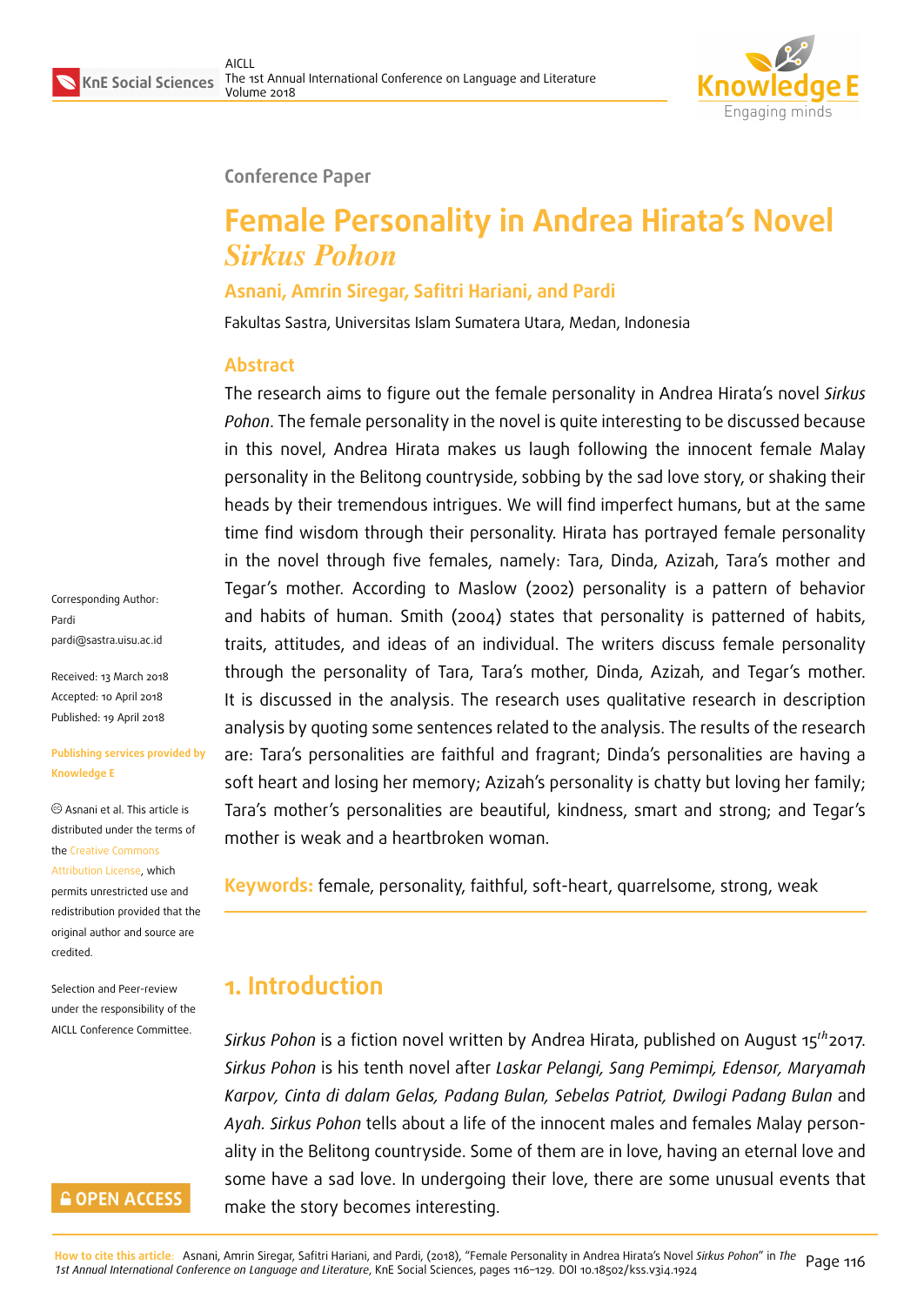

The writers discuss about the females' personality found in the novel through personality of Tara, Tara's mother, Dinda, Azizah, and Tegar's mother. Our reason in choosing the topic is the females personality storied and portrayed in the novel, making the novel interesting that able to bring the story to life.

## **2. Literature Review**

Lundberg (2010) states that personality refers to the habits, attitudes, and other social traits that becomes the character of a given individual's behavior. It is added by Maslow (2002) that personality is a pattern of behavior and habits of human behavior as a creature. Smith (2004) defines personality as a pattern of habits, traits, attitudes, and ideas of an individual. He adds that basically we are the same, we all have the same nature, all of human bodies, and human minds, we all have human thoughts and human feelings. Walter et.al (2004) states that personality is an expression in many ways from overt through thought and feelings. Kernberg, et.al. in Kernberg (2016) state that the concept of personality refers to the dynamic integration of the totality of a person's subjective experience and behavior patterns, including both (1) conscious, concrete, and habitual behaviors experiences of self and of the surrounding world, conscious explicit psychic thinking, and habitual desires and fears, and (2) unconscious behavior patterns, experience and views, and intentional states.

Moreover, Gunarsa (2000) states there are three factors that affect a person's personality, they are: (1) biological factors are factors related to the physical state. This approach believed that heredity plays an important part in determining a person's personality, (2) social factors that influence individual personality among other traditions, customs, and regulations that apply in the community, and (3) cultural factors that influence an individual's personality among others the way of life, customs, habits, language, beliefs, etc. the development and function of personality of each person cannot be separated from the culture of the society in which the child was raised.

In 20<sup>th</sup> century, it develops one of the personality theories, called Big Five Personality. This theory has five personality factors: (1) neuroticism refers to sensitive and nervous, (2) extraversion refers to outgoing and energetic, (3) openness to experience, (4) agreeableness refers to friendly and compassionate, and (5) conscientiousness on creativity, like efficient and organized. It ca be simplified that personality is an expression in many ways from overt through thought and feeling that refers to the habits, attitudes traits, and behavior.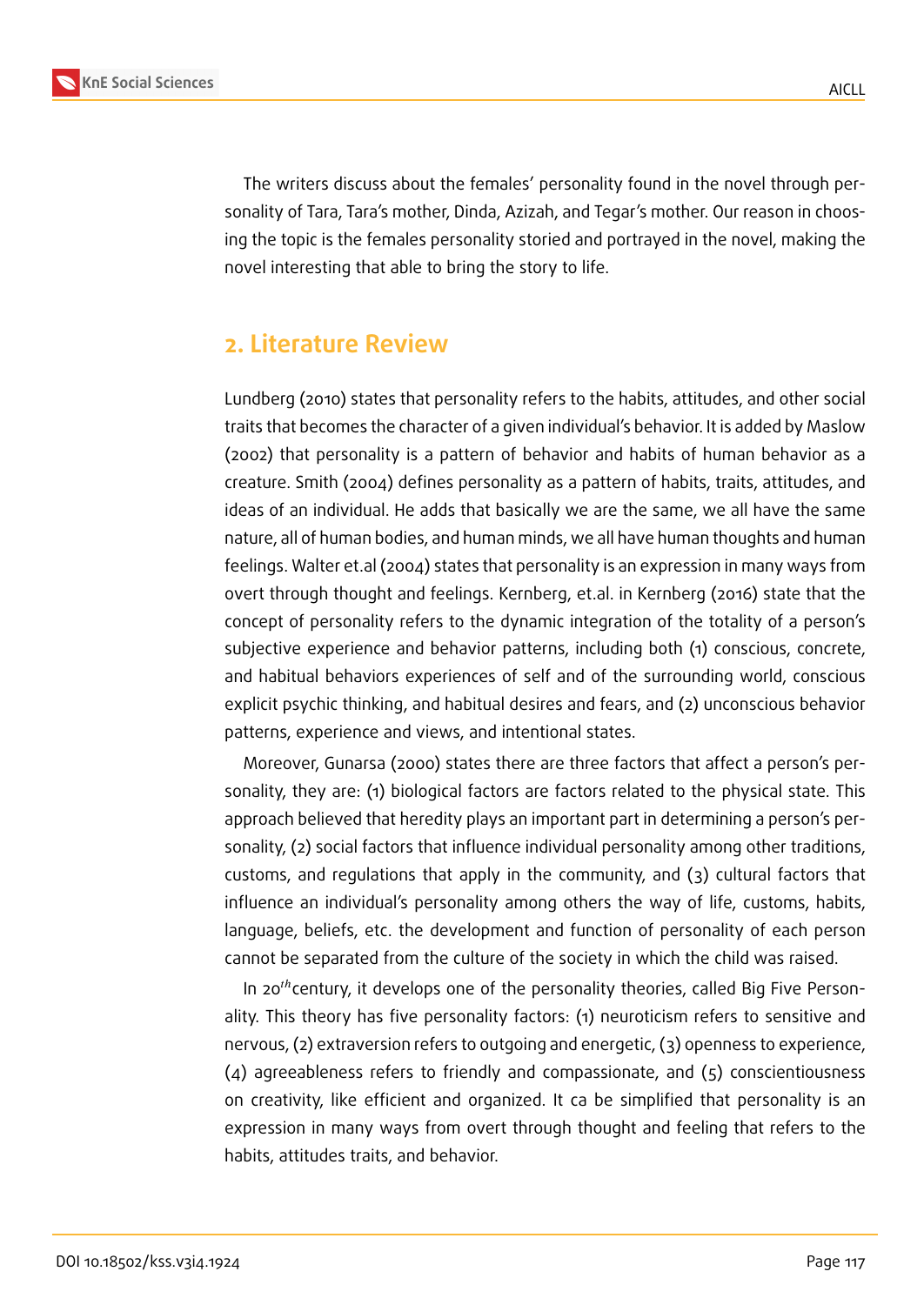

## **3. Research Method**

The writers use qualitative research in analyzing the female personality. Moleong (2006) states that qualitative research is a study that intends to understand the phenomenon of what subjects experience, such as behavior, perception, motivation, action, etc, holistically and by way of descriptions in the form of words and languages, in a specific context that is natural and by utilizing various natural methods. According to Nazir (2005), descriptive method is done to make the description of facts, characteristics, and relationship between phenomenon that investigated systematically, faculty, and accurately. The data are collected, identified and categorized related to female personality through five females, they are: Tara, Dinda, Azizah, Tara's mother, and Tegar's mother.

## **4. Discussion**

The female's personality has portrayed in Andrea Hirata's Novel *Sirkus Pohon* through the personality of Tara, Dinda, Azizah, Tara's mother, and Tegar's mother.

### **4.1. Tara's personality**

#### **4.1.1. Faithful**

Tara is a fifth elementary student when she met Tegar for the first time in playground in the religious court. They come with their mothers who will be divorced. She falls in love with him. But unfortunately, they have not met for ten years. Tara has been looking for Tegar for ten years. She tries to paint Tegar's face from time to time. She has painted 119 face which he believed to be Tegar's face. It is by painting his face, Tara breaks her longing.

*Malam itu Tara mengamati kembali wajah-wajah yang telah dilukisnya. Menakjubkan, selama 10 tahun dia telah melukis 119 wajah. Diamatinya dengan teliti setiap gambar dan terbentanglah sebuah kisah pencarian yang berliku-liku.* (Hirata, 2017: 363-364)

That night Tara looks back at the faces she had painted. It is amazing, for 10 years he has painted 119 faces. She looks carefully every picture that stretched a tortuous story. (Hirata, 2017: 363-364)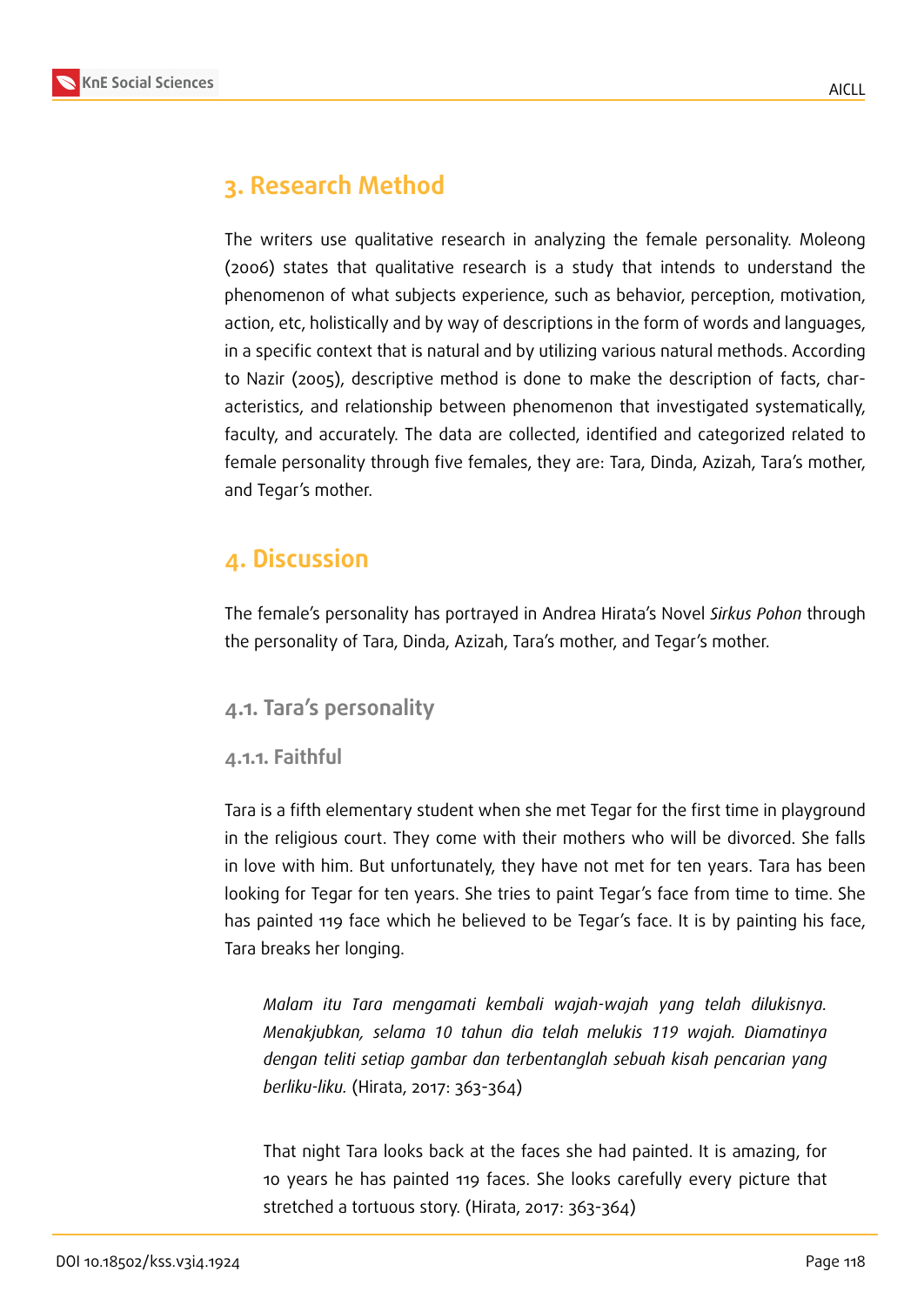

Every painting reminds her of something. One painting reminds her of searching in park, in school, in hospital, even in coffee shops. Some painting brings her mind to her search on basketball, badminton, and football court. Another painting reminds her of exhibition of her paintings. All painting brings her mind to all her effort in finding his whereabouts.

*Satu gambar mengingatkannya kepada Kumendan Chairudin, gambar-gambar lain mengingatkannya akan pencariannya di taman kota, balai budaya, sekolah-sekolah, puskesmas, rumah sakit, bahkan warung-warung kopi. Beberapa gambar megingatkannya akan pencariannya di lapangan basket, badminton, dan sepak bola. Lukisan lain mengingatkannya akan pencarian di pasar-pasar malan, acara-acara perayaan hari besar, dan koser-konser music pelajar. Melihat likusan ke-86 dia teringat akan kegagalannya yang mengenaskandi upacara bendera terakhir yang diikutinya di stadion kabupaten. Lukisan wajah ke-94 mengingatkannya akan pameran lukisan tunggalnya*…. (Hirata, 2017: 364-365)

One painting reminds her of Chairudin, another painting reminds her reminiscent in city park, cultural park, schools, hospital, even in a coffee shop. Some of painting reminds her of seeking him in basketball, badminton, and football court. Another painting reminds her of looking for him in night markets, religious celebration events, and student music concerts. Seeing the  $86<sup>th</sup>$  painting, she recalls her miserable failure in her last flag ceremony in district stadium. The  $94<sup>th</sup>$  face painting reminds her of the exhibition of her paintings…. (Hirata, 2017: 364-365)

From the above quotations, it illustrated how Tara has spent ten years searching for Tegar. Everything she did to find Tegar. Finally they met each other. This show that Tara is loyal to Tegar and she loves him very much.

#### **4.1.2. Fragrant**

Hirata, as the author, tells that Tara and her mother as a female who are dressed neatly and fragrant. Tara's and her mother's first appearance are when Hirata tries to describe Tara and her mother wear her best dress. It can be seen in the following quotation.

*Mereka mengenakan pakaian terbaik. Wangi bunga kenanga pada baju lebaran dua bulan lalu semerbak dari ibu dan putrinya itu. Bunga kenanga yang disimpan dalam lemari pakaian, tak mudah luntur baunya melekati pakaian. Dalam kesempatan biasa, perempuan Melayu merendam daun pandan*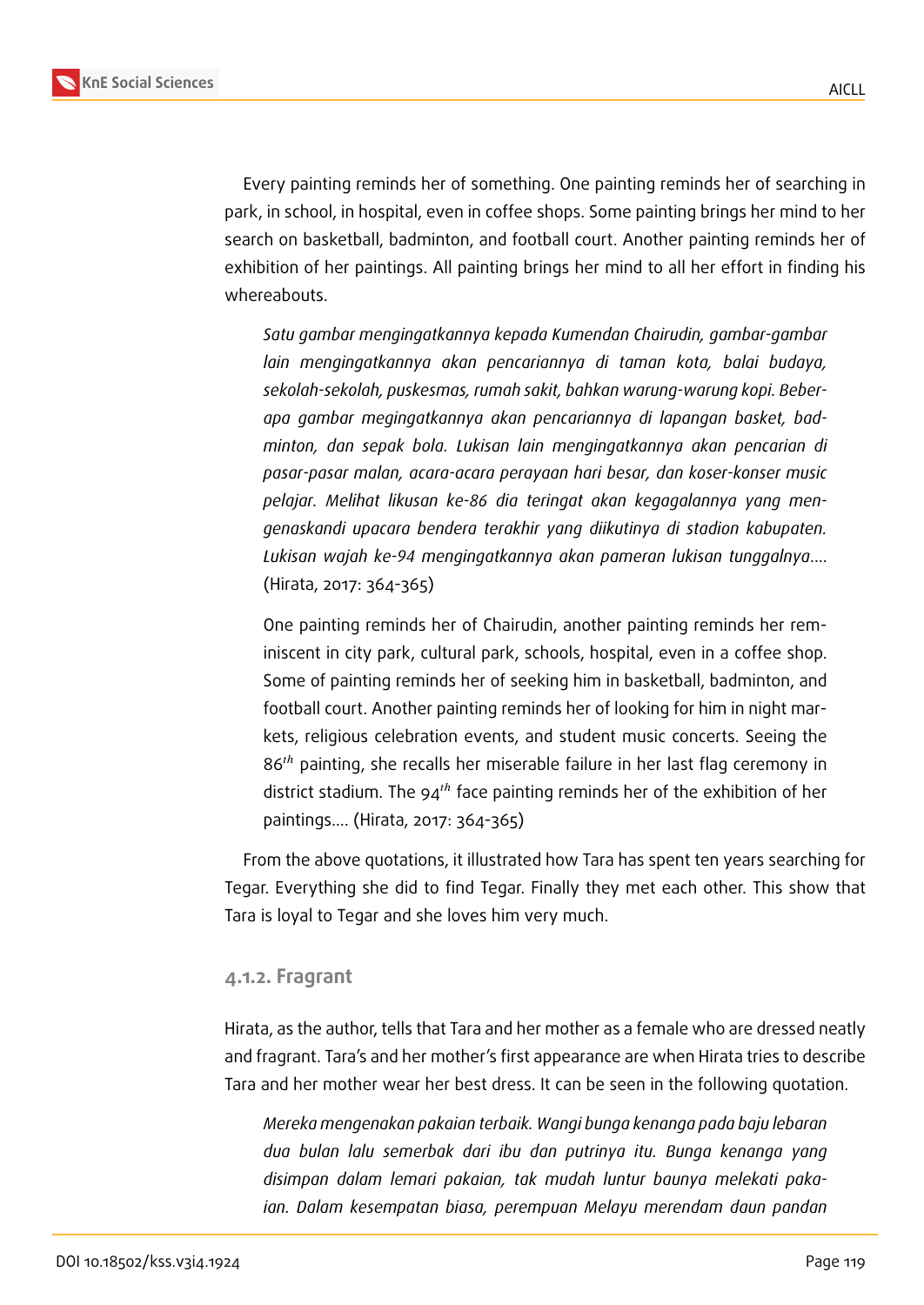

*untuk dipercikkan pada pakaian saat disetrika dengan setrika arang. Adapun bunga kenanga, tersedia untuk acara-acara yang luar biasa, misalnya upacara perkawinan.* (Hirata, 2017: 21)

They wear their best dress. The fragrant of kenanga flower pervades from their dress. The dress will be fragrant because kenanga flowers are stored in a wardrobe. In the ordinary occasion, Malay female soaks pandan leaves to sprinkle on clothes when ironed with a charcoal iron. While kenanga flower is for special occasion, for example, for wedding ceremony. (Hirata, 2017: 21)

The above quotation describes that Tara and her mother as a well-dress, fragrant female. Well-dressed and fragrant have become their habit. By the fragrance of her dress, Tegar hopes knowing the whereabouts of Tara. But Tegar makes a mistake. He thinks that it's vanilla fragrance. We'll see it in the following quotation.

*Terkuaklah misteri itu. Anak perempuan itu ternyata beraroma vanili, mirip kue lumpang! Tegar gembira karena selain wajah Layang-layang yang samar diingatnya, cantik dan bermata teduh, kini dia punya jalan lain untuk menemukannya, yaitu aroma vanili.* (Hirata, 2017: *81)*

It revealed the mystery. The girl turned out to smell vanilla, like a lumpang cake! Tensed with excitement because in addition to the faintly remembered her beautiful face and shady-eye, he now has another way of finding it, the vanilla scent. (Hirata, 2017: 81)

It can be concluded that female as a representation of neat and fragrant.

#### **4.2. Dinda's personality**

#### **4.2.1. Having a soft heart**

Hirata describes Dinda as a soft heart woman. She is always shy when someone wants to know her well. It can be seen in the following quotation.

*Kuingat saat pertama melihatnya, kami sama-sama nonton tanding voli, karyawan PN Timah vs LLAJ. Dia tersipu malu, lalu menyelinap dalam kerumunan kawan-kawannya. Aku terpaku. Hanya bisa berdiri tegak, lebih tegak daripada tiang bendera di muka kantor Satpol PP.* (Hirata, 2017: 14)

I remember when I first saw him, we both watched a volleyball, PN Timah vs LLAJ. She blushed and sneaked in the crowd of her friends. I stare. I only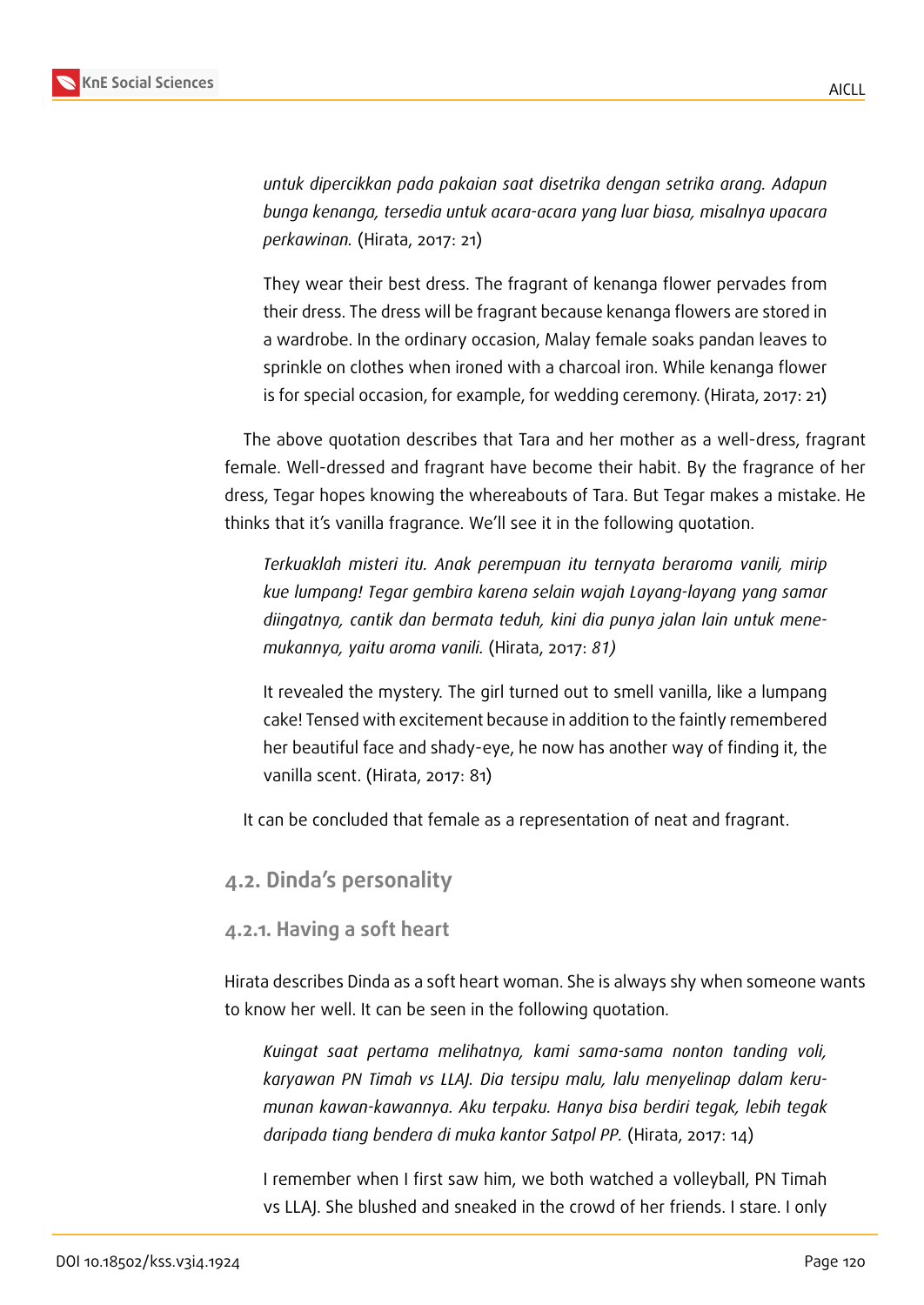

able to stand upright, more upright than the flagpole in front of Satpol PP office. (Hirata, 2017: 14)

The sentence above is said by Sobri, a man who falls in love with Dinda. He knows that Dinda like a pomegranate very much. So, he always brings it as meeting her.

*Setiap kali menemui Dinda tak lupa kebawakan dia buah delima. Heran aku, dia tidak dapat menahan dirinya jika melihat delima. Dia tak hanya suka rasa delima, tapi juga mengagumi bentuknya. Ada kalanya delima yang ranum hanya dipandanginya, tak tega dimakannya. Dibelai-belainya, ditimangtimangnya.* (Hirata, 2017: *44*)

Every time going to meet Dinda, I do not forget I bring him a pomegranate. To my amazement, she could not help herself if she saw pomegranate. She does not only like the taste of pomegranate, but also she admires its shape. Sometimes she only gazes the ripe one, not bear to eat it, only stroked and cuddled it. (Hirata, 2017: 44)

Andrea Hirata has portrayed Dinda's personality as a woman who has a soft heart. It can be seen when Sobri gives her pomegranate. She does not only like its taste, but also admires it. Sometime she only gazes it and not bear to eat it. It seems that she likes that fruit.

#### **4.2.2. Losing her memory**

Before losing her memory, Hirata tells about her family who received Sobri's proposal. It can be seen in the quotation below.

*Beberapa waktu kemudian Ayah dan Azizah kembali menemui orang tua Dinda untuk menentukan hari pernikahanku. Terpaku aku saat Azizah berkata bahwa kedua keluarga telah setuju menikahkanku dengan Dinda setelah rumah kecil yang kubangun itu selesai sehinggan nanti aku bisa membawa pulang mempelai wanita. Kata-kata itu terdengar laksana puisi di telingaku.* (Hirata, 2017: 110)

Sometimes later, my father and Azizah meet Dinda's parents to determine my marriage. It surprised me as Azizah said that both families had agreed to marry me to Dinda after a little house I built was completed so that later I could bring home the bride. The words sounded like poetry in my ears. (Hirata, 2017: 110)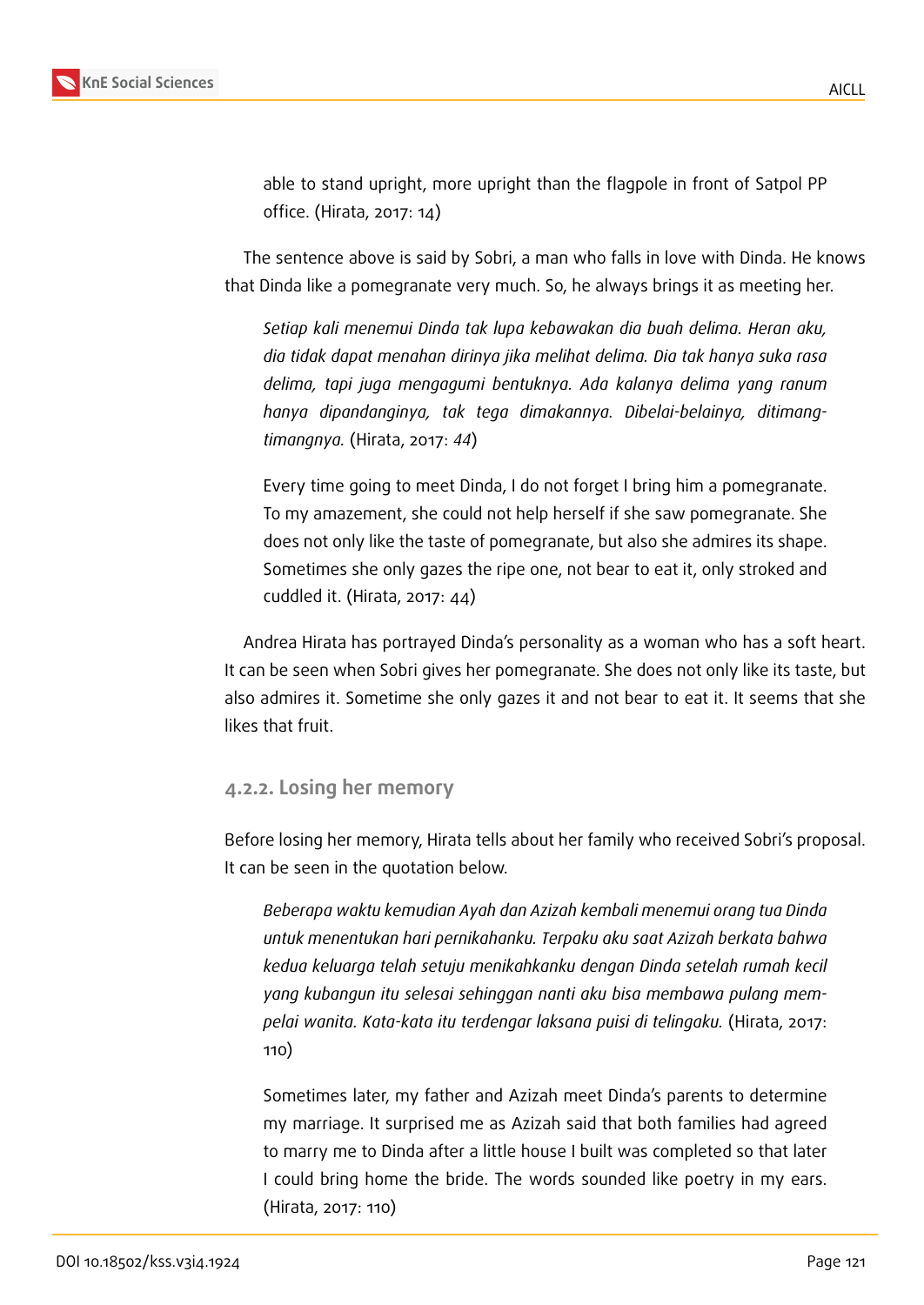

The quotation above tells about the two families agreed to marry her to Sobri. Sobri is very happy to hear that both families agree doing marry ceremony after the house has completely built.

But, one day, when Sobri is working in circus, Dinda's uncle rushed to him, telling that Dinda is gone. Family had reported to the police that Dinda was missing. So, everyone looks for Dinda. At the time, someone told that there was a woman sitting on a bench under a cherry tree.

*Aku naik motor bersama lelaki itu menuju Belantik. Baru mau masuk kota, hujan turun. Kami sampai di pasar, melewati gang-gang becek dan berlikuliku. Sepeda motor berhenti. Nun di situ, di bangku di bawah pohon kersen, Dinda duduk sendiri di bawah guyuran hujan lebat.* (Hirata, 2017: 124)

I rode on the motorcycle with him to Belantik. just entering the city, rain fell. We reached the market, past the muddy and tortuous alleys. Motorcycle stopped. There, on the bench under the cherry tree, Dinda sat alone in the pouring rain. (Hirata, 2017: 124)

It is raining when Sobri finds Dinda sitting on a bench under a cherry tree. Then, Sobri approached her. Her body is trembling, her face is pale, her eyes are droopy. She is very weak because she has been sitting there, probably not eating, not drinking, not sleeping for more than a day and night.

Finally, it is known that when Dinda misses, she goes working ride her bicycle as usual. In her journey, she sees some people waiting for a truck to Belantik. It does not know that, suddenly she stops, joins to those people, and then sitting on a bench under a cherry tree. She does not move a day and night. She loses her memory.

#### **4.3. Azizah's personality**

#### **4.3.1. A chatty woman**

Hirata portrayes Azizah as a chatty woman. She always nags with her husband about everything especially about her husband's job. She considers that a man should have a good job, a permanent job. She always thinks that a man should work in the government office, in a shop, in the hospital, in a restaurant, in a ship where having a job description, wearing a uniform, even bringing a pen. We may see it in the quotation below.

*"Lelaki itu harus bekerja tetap! Harus punya pekerjaan tetap yang berwibawa! Lelaki itu bekerja di kantor desa, di pemda, di took, di rumah sakit, di restoran, di*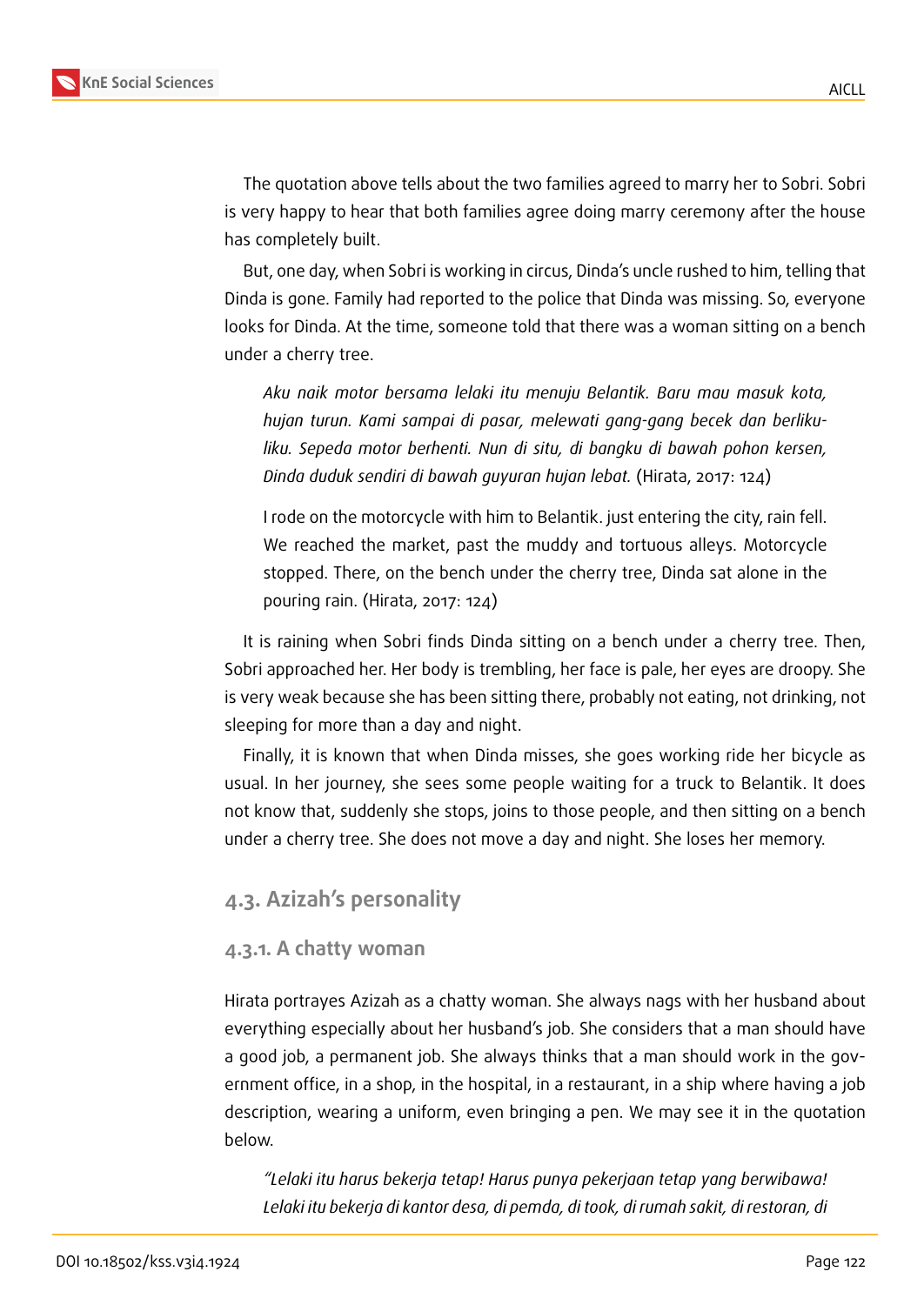

*pabrik, di kapal, di PN Timah, di kantor Syahbandar. Ada jam kerjanya, ada tas kerjanya, ada seragamnya, ada pulpen di sakunya!" Dia berusahamengingatingat.* (Hirata, 2017: *11)*

"Man should have a permanent job! Should have a good permanent job! A man should work in a district office, in the district government, in a shop, in the hospital, in a restaurant, in fabric, in the ship, in PN Timah, in Syahbandar office. There are time schedule, wearing a bag, a uniform, and a pen in their pocket!" she tries to remember. (Hirata, 2017: 11)

Every time Azizah gets angry with her husband, he always keeps silent. Azizah does not like his laziness.

*Setiap kali didamprat istrinya, Instalatur Listrik Suruhudin diam saja macam net pingpong. Kurasa dia telah menguasai ilmu batu. Dia bisa membatukan dirinya sedahsyat apa pun istrinya menggempur. Namun, kurasa wajar saja dia kena semprot sebab dia adalah manusia paling pemalas yang pernah kutemui seumur hidupku. Kemalasan bisa dilihat dari caranya berjalan, caranya duduk, caranya memandang, caranya bernapas. Dia seperti tak punya kemauan. Hidup untuk menunggu mati saja.* (Hirata, 2017: *9)*

Each time his wife was granted, Suruhudin keeps silent just like badminton net. I think he has mastered stone science. He can unite himself as much as he can. However, I think it's natural for him to spray because he's the laziest man I've ever seen in my life. Laziness can be seen from the way he walks, the way he sits, the way he looks, the way he breathes. He seems to have no will. Life is just to wait die. (Hirata, 2017: 9)

Azizah and her brother, Sobri, think that Suruhudin is a lazy man. His laziness can be seen from the way he walks, the way he sits, the way he looks, the way he breathes. He seems to have no will. Because Suruhudin never went to school. When her husband got a permanent job, Azizah stops nagging him.

*Instalatur Suruhudin menemuiku dengan gembira. Rupanya dia telah diterima bekerja tetap di sebuah toko alat-alat listrik di Pasar Belantik. Rajinnya dia bekerja. Berangkat pagi, meliuk-liuk naik sepeda, pulang sore, bersiul-siul. Gagah seragamnya, rupa-rupa test pen tersemat di banyak saku baju terusannya.* (Hirata, 2017: 340)

Suruhudin comes to me with joy. Apparently, he has been accepted to work permanently in an electrical appliance shop in the Belantik Market.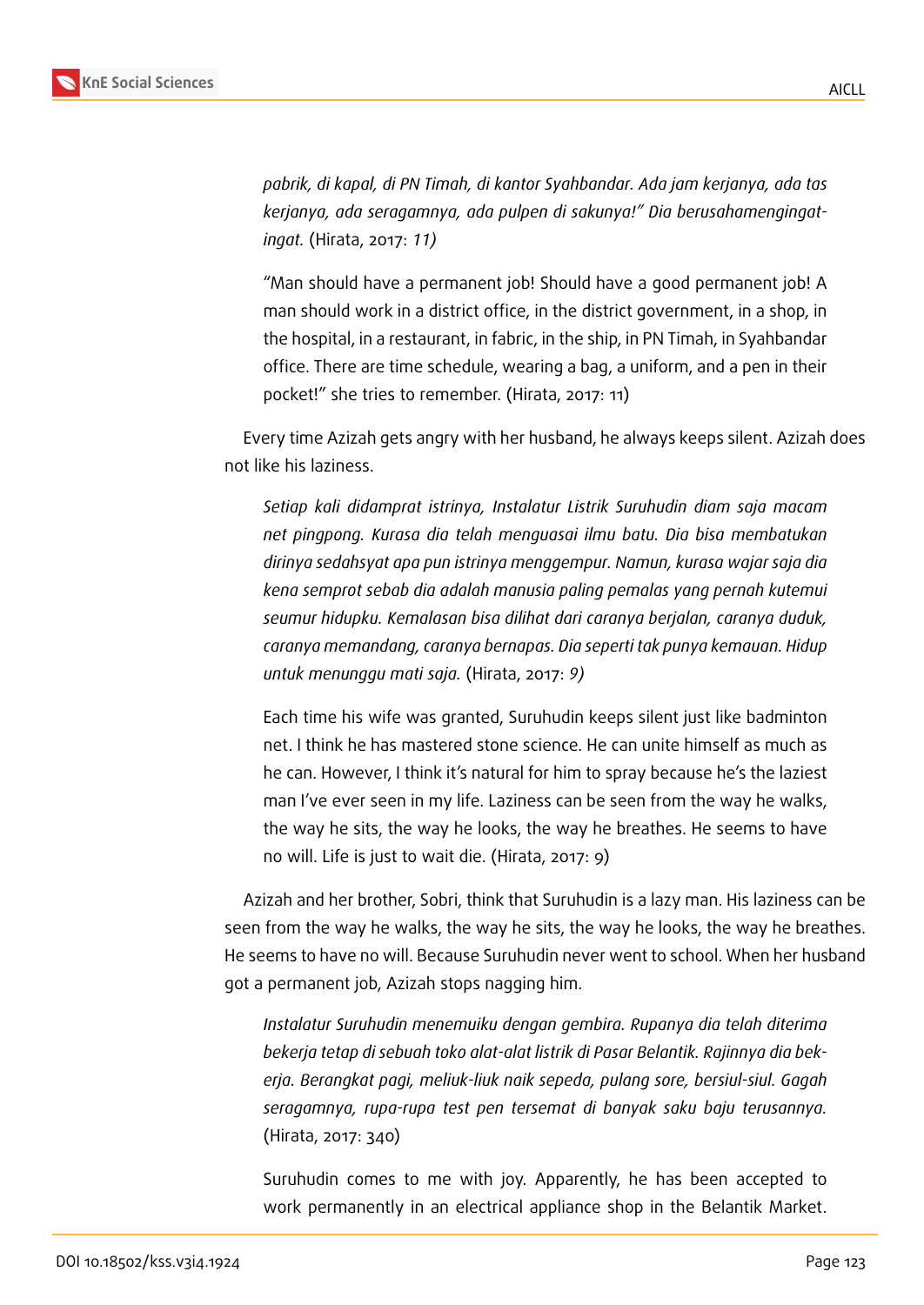

He worked hard, Leaved early morning, wriggled bike ride, come home late afternoon by whistling. It is a good uniform. There are various pen-test pinned in his many pockets. (Hirata, 2017: 340)

As Azizah hopes, finally, her husband gets a permanent job. She stops scolding her husband.

### **4.3.2. Loving her family**

Even though Azizah always scolds her husband and her brother, she loves her family very much.

*Instalatur menemuiku dengan membawa pesan dari istrinya. Dia bilang karena aku sudah punya pekerjaan tetap, Azizah membolehkanku pulang. Aku gembira. Bukan hanya karena bisa pulang, melainkan karena kuanggap pertikaianku yang panjang, pahit, dan berlarut-larut dengan adikku Azizah telah berakhir dengan damai. Bendera perang telah sama-sama kami turunkan.* (Hirata, 2017: *108*)

Suruhudin came to me with a message from his wife. He said because I already have a regular job, Azizah let me go home. I am happy. Not only because I can go home, but because I consider my long, bitter, and protracted dispute with my sister Azizah has ended peacefully. The flag of war we have both sent down. (Hirata, 2017: 108)

The quotation above tells about Azizah's will let Sobri, her brother, going home.

When Sobri was arrested accidentally for damaging the village head election campaign posters, Azizah pursues a police car carrying Sobri on a bicycle. And then, she tries to inform her father about it.

*Mobil mengurangi kecepatan karena melewati pasar yang ramai. Sirene melolong-lolong. Orang-orang heran melihat badut kena tangkap. Nun jauh di perapatan sana, kulihat anak perempuan tadi berbelok dan terus mengejar mobil polisi. Semakin dekat dia dengan mobil polisi dan aku terkejut, anak perempuan itu ternyata adikku Azizah.* (Hirata, 2017: 272)

The police car slowed down as it passed the crowded market. Sirene police howled. People are surprised to see the clown catch. Far away, I saw the girl turn and continue to chase the police car. The closer she was, to my surprise, the girl is my sister, Azizah. (Hirata, 2017: 272)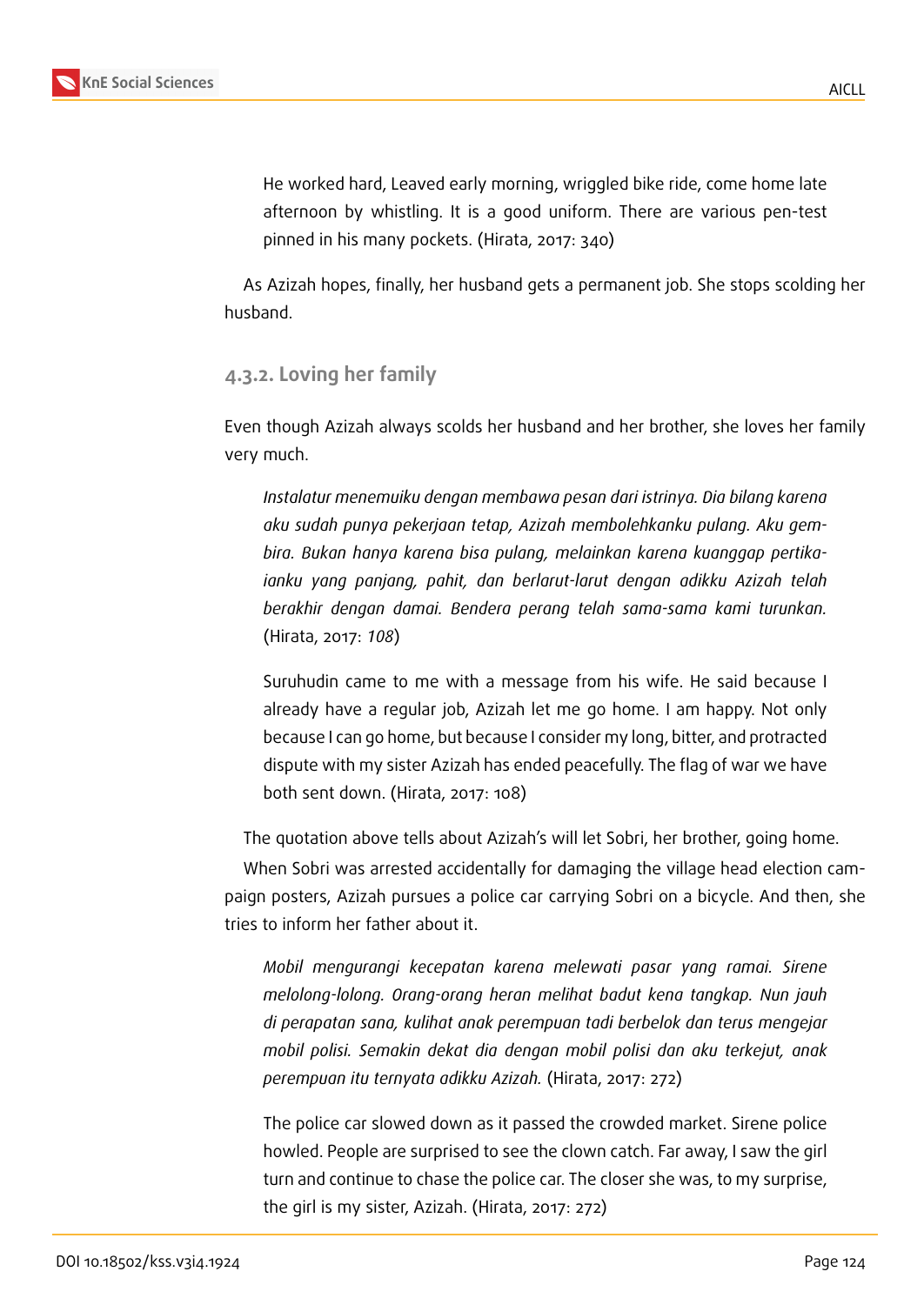

AICLL

Azizah chase the police car until he felt tired and could not pursue it anymore. Then, Azizah asks her father to come to the police station. Azizah's love for Sobri was seen when, for the first time in his life, performing on stage. Azizah relentlessly applauded.

*Seketika demam panggungku lenyap waktu kulihat Dinda dan Azizah tak henti bertepuk tangan, Instalatur ternganga sampai tak bisa menganga lagi, Pipit dan Yubi menunjuk-nunjukku, paman mereka yang hebat ini.* (Hirata, 2017: *100)*

Immediately my stage fright disappeared as I watched Dinda and Azizah relentlessly clapping, Suruhudin gaped open until could not open it again, Pipit and Yubi pointed at me, their great uncle. (Hirata, 2017: 100)

From the above quotations, it may be seen that Azizah actually loves her family very much.

## **4.4. The personality of Tara's mother**

#### **4.4.1. A beautiful woman**

Hirata portrayed Tara's mother as a forty years beautiful woman.

*Usia ibu itu mungkin 40 tahun dan masih sangat cantik. Kurasa dia akan tetap cantik sampai 40 tahun ke depan. Pembawaannya tenang, senyumnya bersahabat, bicaranya lembut. Dia tipe orang cantik yang tak berusaha menjadi cantik. Aku terpesona.* (Hirata, 2017: 46)

The age of the woman may be forty years old, and she is still very beautiful. I think, she will remain beautiful for the next 40 years. She is calm, her smile is friendly, her speech is soft. She is a beautiful woman who does not try to be beauty. I was fascinated. (Hirata, 2017: 46)

The quotation above is Sobri's statement. He feels very happy when Tara's mother interviewed him for working in the circus. Sobri's admiration did not end there.

#### **4.4.2. Kindness**

Tara's mother is forty years old. She is very kind to all people. To appreciate Tara's mother's kindness, Sobri plans to come to work 2 hours early every day.

*Kupandangi ibu yang menghargai dan berjiwa humor ini. Tiba-tiba aku merasa gamang, merasa tak patut untuknya, untuk segala hal yang telah kulakukan*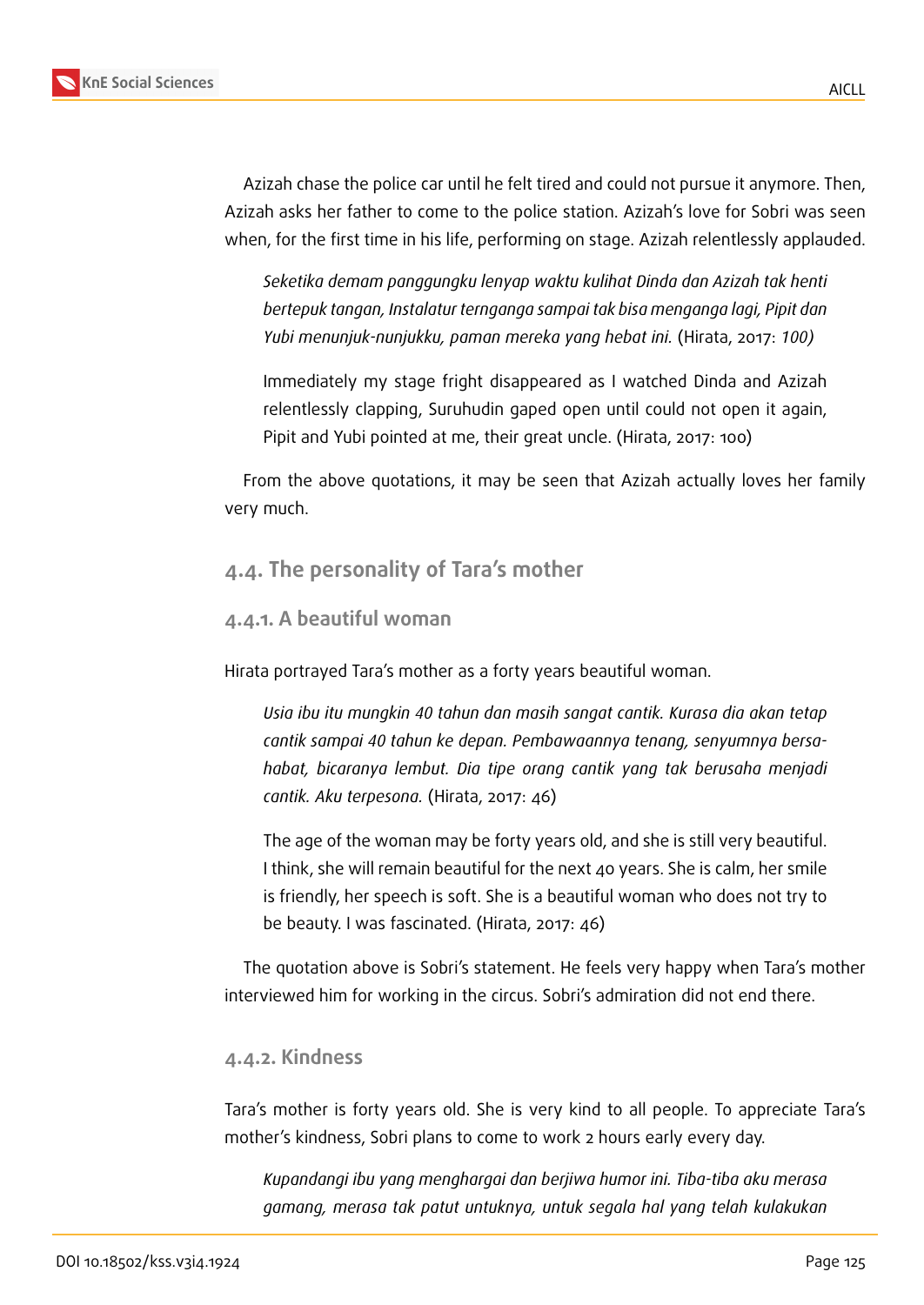

*dan mungkin akan kulakukan, dan untuk segala harapannya yang mungkin tak dapat kupenuhi. Ibu itu terlalu baik untukku. Aku ingin bersikap adil kepadanya.* (Hirata, 2017: 50)

I looked at this appreciative and humorist woman. I suddenly felt nervous, feeling unworthy for her, for everything I had done and probably would have done, and for all her hopes I might not be able to fulfill. This woman is too good for me. I want to be fair. (Hirata, 2017: 50)

Tara's mother is a generous woman. She always carries circus convoy on a small scale to poor villages far off the coast, to mountain slopes, to riverside beds, to nursing homes or orphanages for free entertainment. For her, the circus is not just a business, but she wants it becomes a cheap entertainment for people, educated entertainment for children as well as a means of preserving local cultures such as circus-tailed kings' performances adapted from malay folklore.

*Kerap sirkus keliling dalam skala kecil dibawanya ke kampong miskin nun jauh di pesisir, ke lereng-lereng gunung, ke bedeng-bedeng di pinggir sungai, ke rumah jompo, atau panti-panti asuhan untuk memberi hiburan cuma-cuma.* (Hirata, 2017: 135)

She often takes small part of circus to poor villages far to the coast, to mountain slopes, to riverside beds, to nursing homes, or to foster homes for free entertainment. (Hirata, 2017: 135)

#### **4.4.3. A smart and strong woman**

Hirata describes Tara's mother as a strong woman. As a single parent, she raised Tara well.

*Ayah dan ibu Tara juga berpisah baik-baik. Tak ada suara tinggi, tak ada rusuh, tak ada tuduh-menuduh, tak ada ribut-ribut. Ibu menerima cobaan ini secara elegan. Tara berusaha keras agar tak menangis. Perceraian berjalan lancar dan penuh penyesalan. Penyesalan yang disimpan masing-masing orang sebagai rahasia hati mereka.* (Hirata, 2017: *29)*

Tara's mother and father are divorced well, no high voice, no violence, no accusations, no fuss. Mother received this ordeal with elegance. Tara tried hard not to cry. The divorce went smoothly and remorsefully. remorse that keeps as their secret. (Hirata, 2017: 29)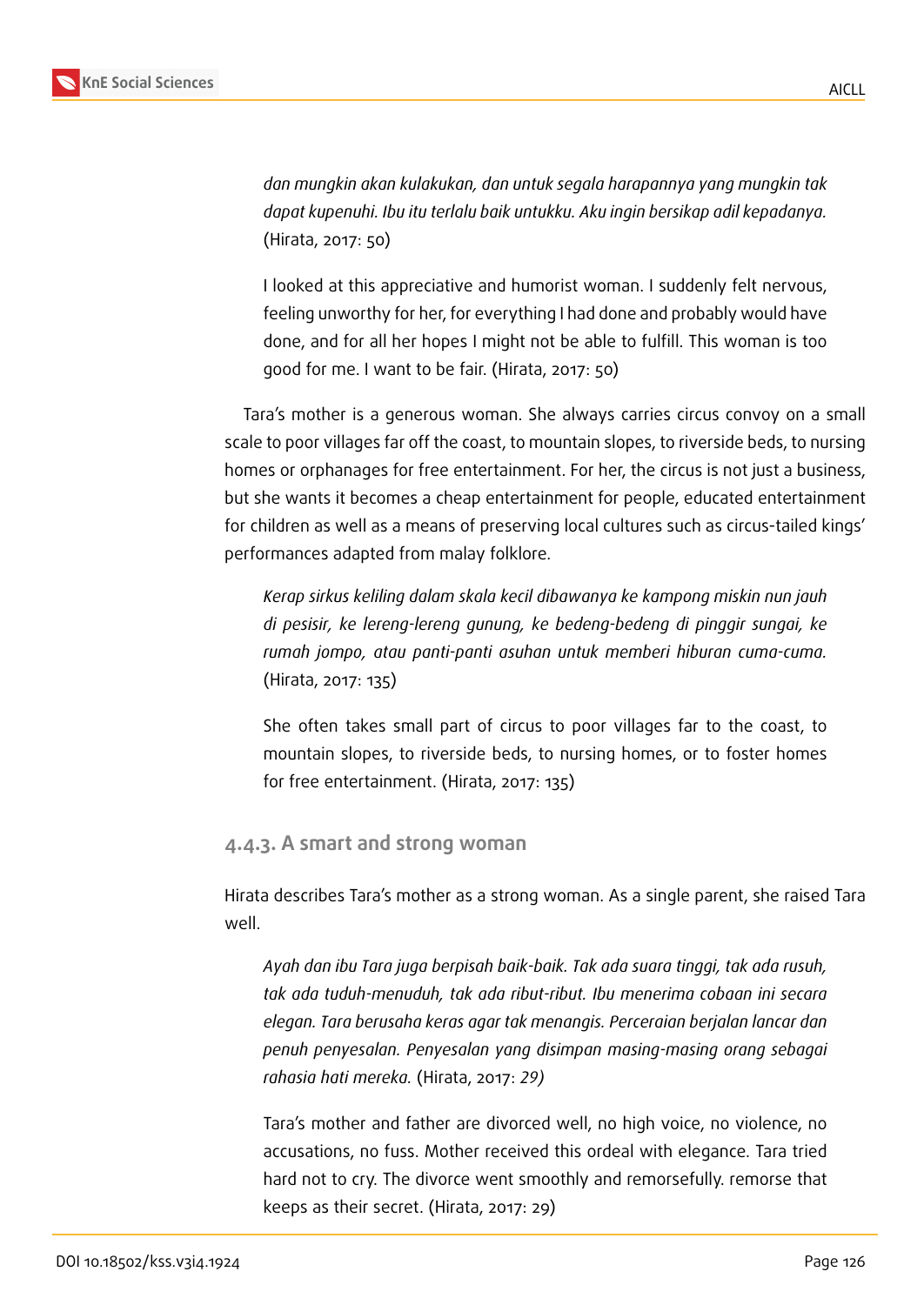

After getting divorced, her mother went on a circus business. She is trying so hard to run the circus. She went straight interviewing new hires, composing circus performances, arranging music, arranging choreography, directing circus theaters, and she was a sensible accordion player. The circus business gets bigger and bigger.

*Sirkus Keliling Blasia berkembang dengan pesat. Karyawan bertambah, armada semakin besar, pertunjukan semakin bervariasi. Tak hanti sirkus berkeliling kota, bahkan sampai ke Pulau Bangka. Konvoi diangkut naik kapal feri.* (Hirata, 2017: 135)

The Blasia circus is growing rapidly. Some employees increase, the fleet is getting bigger, and the show is more varied. Circus around the city nonstop, even to the island of Bangka. Circus convoys were boarded on ferry. (Hirata, 2017: 135)

Tara's mother is a strong woman who is able to support herself and Tara by trying to keep the circus business going well.

### **4.5. The personality of Tegar's mother**

#### **4.5.1. Weak**

Hirata portrayed Tegar' mother as a weak woman. After getting divorced, she always cries. She does not do housework. Fortunately, she has Tegar who always helps her overcome it.

*Malam-malam sering dia terisak-isak, mirip sinetron. Pekerjaan rumah tangga terbengkalai. Namun, tak cemas, ada Tegar. Lekas dia turun tangan untuk mengatasi keadaan yang tak menguntungkan itu. Dikerjakannya hal-hal yang biasa dikerjakan ayahnya supaya ibu tak terlampau merasa kehilangan suami yang masih sangat dicintainya, meskipun suaminya itu seorang bedebah.* (Hirata, 2017: *65)*

The nights she often sobbed, like soap operas. Housework was abandoned. However, fortunately, there is Tegar. He quickly overcomes the unfortunate circumstances. Doing the things that his father usually does, in order to make his mother not feel too lost to her love husband, even though her husband was a bastard. (Hirata, 2017: 65)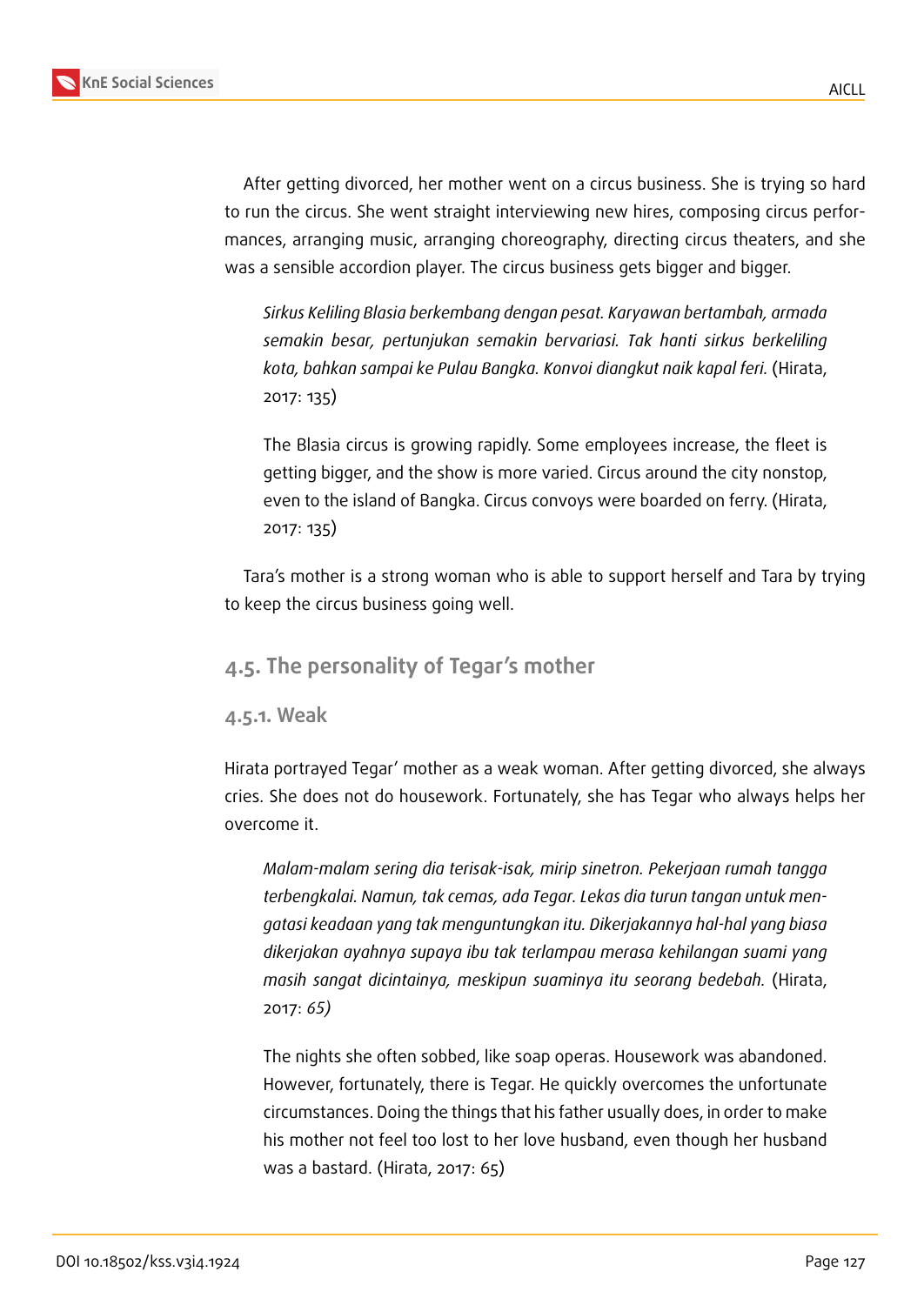#### **4.5.2. Heartbroken woman**

Because his mother always mourns, Tegar should also take over the kitchen work. Shopping, cleaning the house, washing some clothes and cooking now become his job. Tegar should also help his sisters preparing them going to their schools. After school, he has to work in his bicycle repair shop until late afternoon.

*Karena ibu banyak melamun, Tegar harus pula mengambil alih pekerjaaan dapur. Dibantu adik perempuannya yang telah beranjak remaja, dia belanja, bersih-bersih, mencuci pakaian, dan memasak. Setelah menyiapkan adikadiknya untuk sekolah, setiap pagi dia sendiri terbirit-birit ke sekolah. Pulang dari sekolah, dia tak bermain-main seperti remaja seusianya. Dia makan siang sebentar, berganti pakaian, lalu bergegas ke pinggir kota, ke bengkel sepeda, Masa Depan, demikian nama bengkel sepeda peninggalan ayahnya itu.*(Hirata, 2017: 67)

Because his mother is daydreaming, Tegar must also take over the kitchen work. Assisted by her teenage sister, he goes shopping, cleaning, washing clothes, and cooking. After preparing his younger siblings for school, every morning he himself scampered to school. After school, he does not play like a teenager his age. She had a quick lunch, changed clothes, then rushed to the edge of town, to a bicycle workshop, Future, the name of his bike repair shop. (Hirata, 2017: 67)

## **5. Conclusion**

Andrea Hirata has portrayed female personality in his novel *Sirkus Pohon* through the personality of Tara, Dinda, Azizah, Tara's mother, and Tegar's mother. Tara's personalities are faithful and fragrant. Dinda is a soft heart woman and suddenly she loses her own memory. The personality of Tara's mother is narrated as a beautiful, kind, strong and smart woman; Tegar's mother is a weak and heartbroken woman. Meanwhile, the personality of Azizah is always fussy but actually loving her family very much.

## **References**

[1] Aminuddin. (2000). *Pengantar Apresiasi Karya Sastra*, Bandung: PT. Sinar Baru Algesindo.